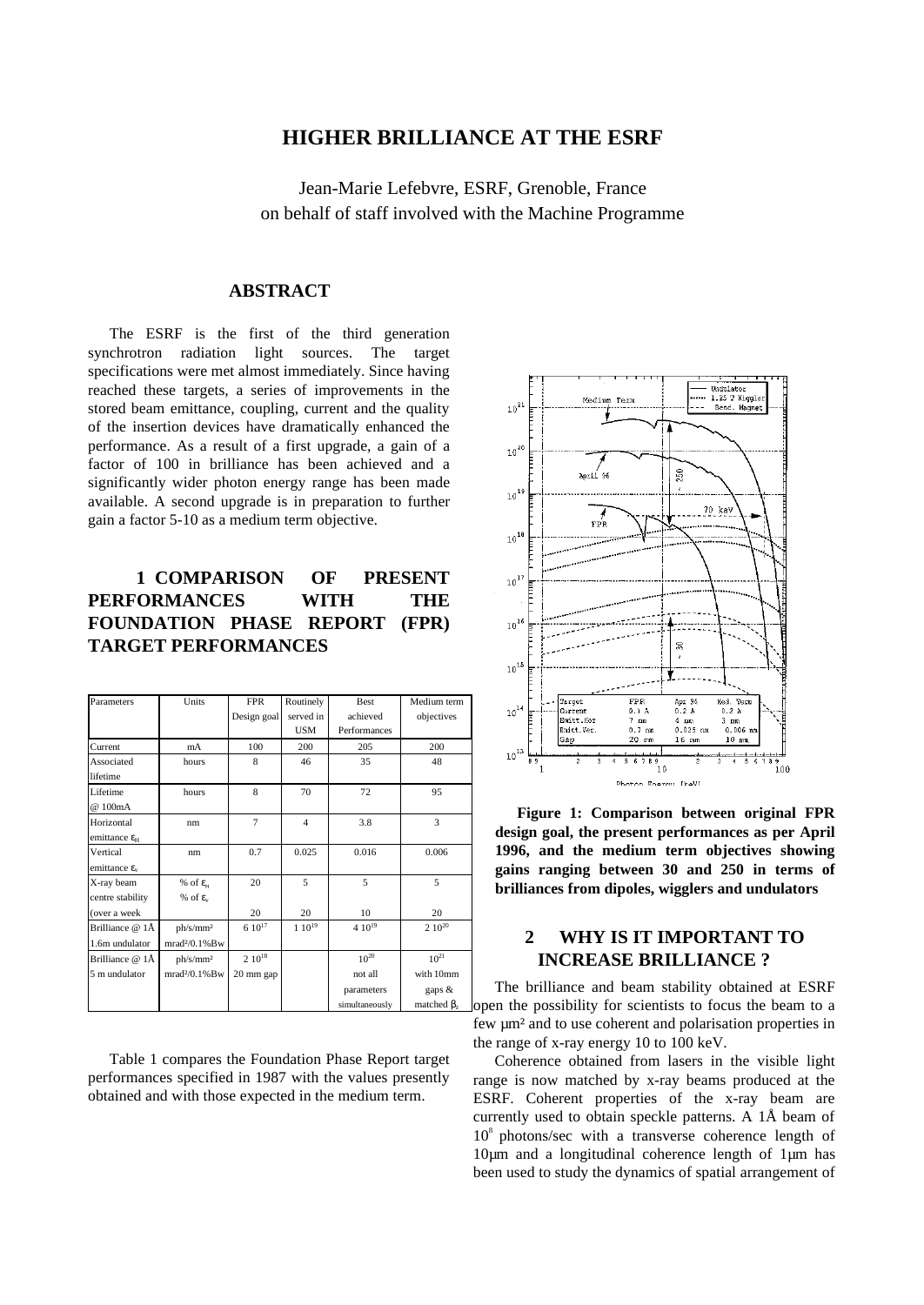disorders. Up till now, speckle spectroscopy has been performed with extremely coherent light from lasers with the smallest visible details of the order of 1µm. By using hard x-rays  $(\lambda = 1\text{\AA})$  an Intensity Fluctuation Spectroscopy measurement can study the dynamics of processes down to the atomic length scale.



Figure 2: Speckle pattern from Fe3Al<sup>11</sup>

If pictures of the speckle pattern are taken at regular time intervals, one can follow the time evolution of the pattern.

Another very interesting illustration of the possibility of studying dynamic properties is the obtention of a Laue diffraction pattern from a lysozyme sample with a 60 ps. 4mA single bunch and an intensity of  $5 \times 10^{10}$  ph/pulse in 0.1% bandwidth in the energy range 7 to 28 keV. 5000 usable reflections can be recorded by the image plate detector.



**Figure 3: Laue diffraction pattern from a lysozyme** sample<sup>[2]</sup>

This ultrafast diffraction technique opens the possibility of studying kinematic changes in living molecules in which the speed of nuclear displacements is in the  $10^{-14}$  to  $10^{-11}$  s range.

Excellent scientific applications exist for very short bunches in the sub picosecond range.

A third experiment provides a striking example of what can be achieved with bright transversely coherent xray beams: phase contrast imaging.

Imaging is no longer obtained from x-ray absorption, as is the case for conventional radiography techniques, but from phase contrast. A parallel x-ray beam impinging on a low density sample will deviate from rectiline propagation: different parts of the impinging wave will be deflected differently due to refraction at the sample/air interface and inside the sample. The superposition of deflected and non deflected waves produces an interference pattern depending on the distance between the sample and the detector; a deflection of 5 to 10 microns of the beam are observed at a distance of one meter. The following figure shows the advantage of this phase contrast imaging technique for low density material compared to conventional absorption techniques.



**Standard x-ray image in amplitude mode**



**image in phase contrast mode 500µm**

**Figure 4: x-ray imaging of seaweed Valonia** ventricose at 20 keV energy<sup>[3]</sup>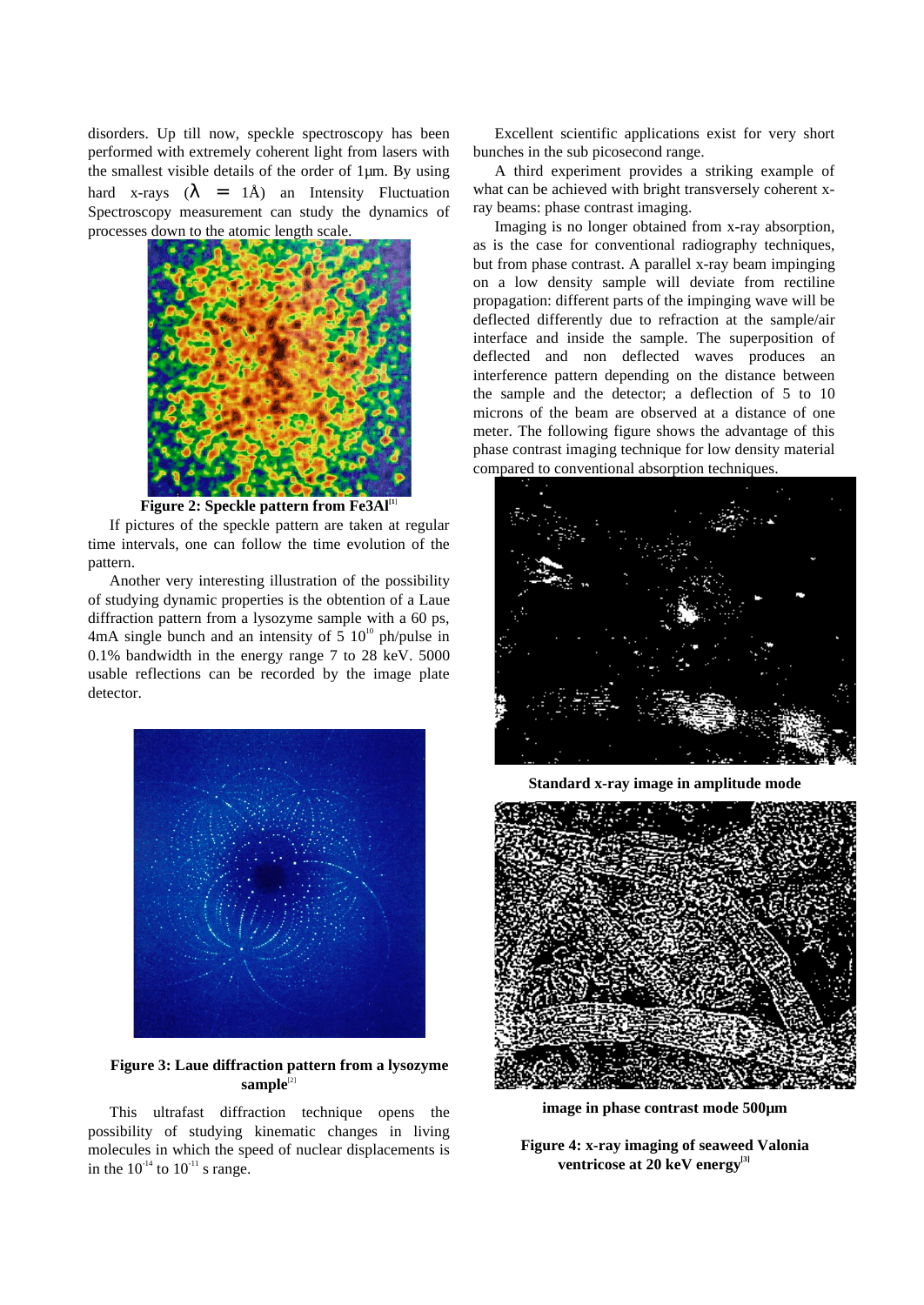These three examples illustrate the outstanding advantages offered to scientists by bright x-ray beams with transverse and temporal coherence and time structure. More transverse coherence can be obtained from electron beams with emittances closer to the diffraction limit: the average brilliance is then the figure of merit.

# **3 WHAT DID WE DO TO ACHIEVE THESE PERFORMANCES?**

Brilliance may be expressed as:

$$
B \approx \frac{I}{K \epsilon_x^2} f(g, E, B)
$$

 $I =$  electron beam current

$$
K = \frac{\varepsilon_Z}{\varepsilon_X}
$$
 coupling factor

 $\epsilon_{\mathbf{x}}$  = horizontal emittance

 $\epsilon_z$  = vertical emittance

 $g, B = gap$  and magnetic field of the insertion device. The ESRF programme to increase brilliance acted on each of these parameters.

### *3.1 Stored beam intensity*

Stored intensity has increased from 100mA reached in 1992 to 200mA which are now routinely delivered in the User Service Mode. The gain in intensity required the following developments:

- non uniform filling: only one third of the circumference is filled. Via beam loading, this filling pattern provides significant voltage modulation and accordingly frequency spread along the bunch train to ensure longitudinal stability with respect to Higher Order Modes.
- The single klystron RF transmitter has been replaced by two klystrons installed in parallel. At 1.3MW two klystrons are required.

#### *3.2 Reduced horizontal emittance*

The horizontal emittance has been reduced from 7nm to 4nm by adopting a new setting of the Chasman-Green lattice. The gain in emittance must be matched by a higher beam position stability: stability tolerance is 20% of emittance, or 10% of beam size.

The motion caused by beam intensity variation and sensor drift can be corrected to the tolerance level by using a global closed orbit correction scheme.

### *3.3 Reduced Coupling*

Coupling is reduced from its 10% nominal value to 1% by correction of the two coupling resonances  $v_x - v_z = 25$  and  $v_x + v_z = 48$  (on working point  $v_x = 36.44$  and  $v_z = 11.39$ . Such a reduction of coupling reduces lifetime by only a few hours in the

multibunch mode. This also allows for a reduction of the undulator gap.

# *3.4 Reducing* βz *in straight section*

The  $\beta$ <sub>z</sub> value in the insertion device straight section must also be reduced from 12m to 2.5m so as to get a vertical electron beam emittance matched to the diffraction ellipse. If not the brilliance would be reduced by 20%.

### *3.5 Development of insertion devices*

$$
B = 3.62 \times 10^{12} \, \text{NI} \, \frac{Q_i}{\epsilon_x \epsilon_z} \, \text{ph} / \text{s} / \text{mrad}^2 / \text{mm}^2 / \, 0.1\% \, \text{BW}
$$

 $N =$  number of undulator periods

 $I =$  electron intensity

 $Q_i$  = function of the undulator period and gap and of electron energy

Our 1996 objectives are to obtain the following parameters:

- brilliance  $10^{20}$
- 4nm horizontal emittance
- 1% coupling
- 200mA
- 3 undulator segments (5 meters in length)
- 10mm gap

In April 1996, by an improved correction of the coupling  $(0.4\%)$  the brilliance of  $10^{20}$  has been obtained in a low  $\beta$ <sub>z</sub> straight section with a two segment undulator (3.2m, at 16mm gap).

#### *Multisegment phasing*

The choice made at the ESRF to use one to two meter segment undulators has proved to be a flexible solution, much less constraining from a mechanical point of view than the heavy, long single piece of undulator magnet four to five meters long. However, segmentation requires phasing between the segments to ensure full brilliance on the lowest order harmonics of the spectrum: a new type of passive phasing section between undulator segments has been developed by the Insertion Device Group $<sup>[4]</sup>$ , this</sup> method is fully satisfactory.

#### *Spectrum shimming of undulators*

The first generation of ESRF undulators was designed for a 20mm minimum gap. For the commonly used undulator with a 46mm period, radiation can be scanned between 2 and 6 keV for the fundamental, 6 and 18 keV for the third harmonic and 10 and 30 keV for the fifth harmonic. This covers the original target specification of 12keV. However, due to field errors, the brilliance decreases at higher harmonics. A magnet block shimming technique was developed in 1994 in order to maintain maximum brilliance at high harmonics, the result of this technique is shown in Figure 5, on which the undulator spectra before and after shimming is illustrated.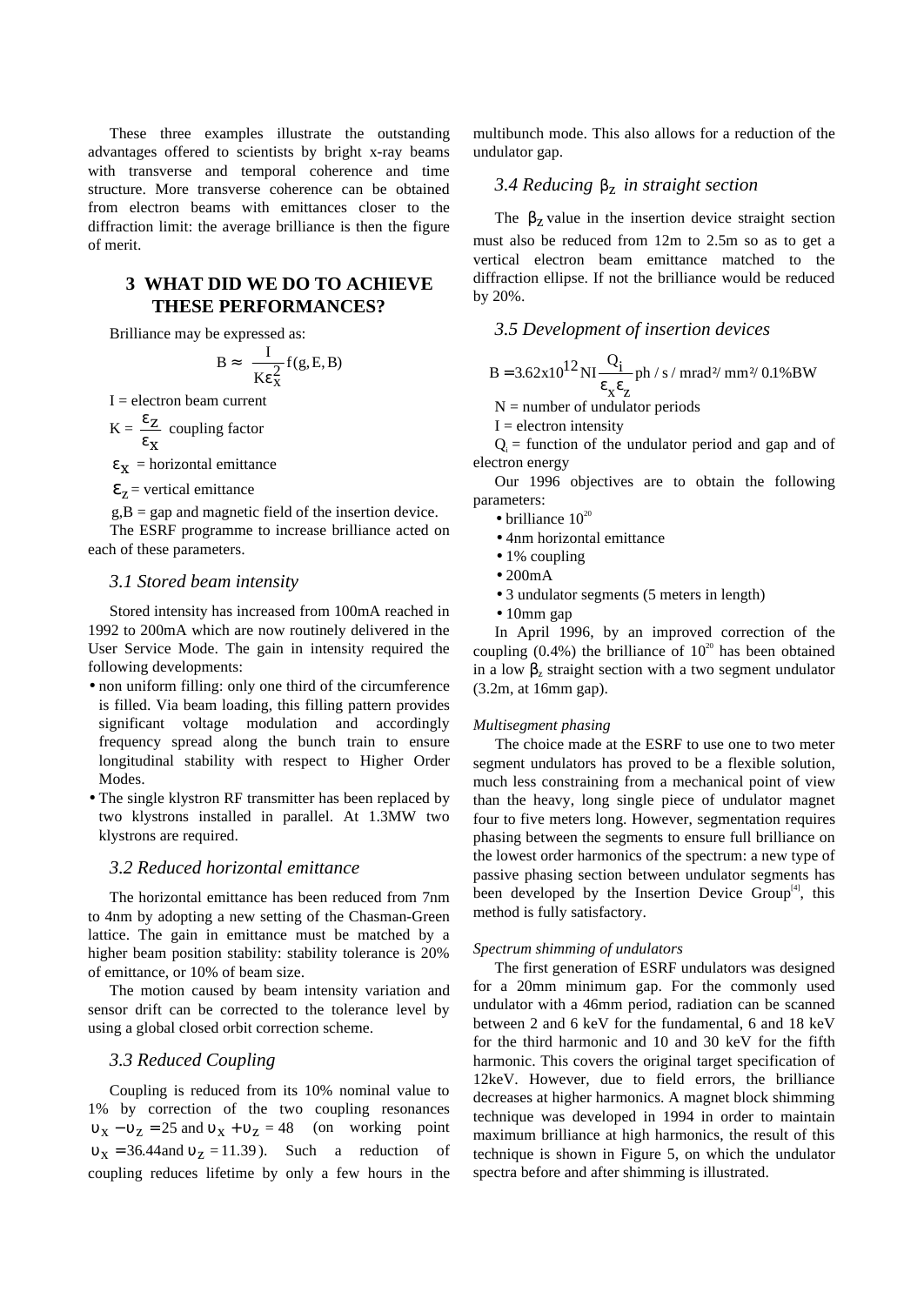

**Figure 5:Comparison of undulator spectra before (a) and after (b) spectrum shimming. Spectrum shimming increases the brightness at all harmonics and removes background between peaks. The dots correspond to an ideal field. [5]**

#### *IDs in operation*

At the ESRF, a record total length of 40 meters of undulators are installed.

#### *Exotic IDs*

A superconducting wavelength shifter was installed in December 1994. Its nominal field of 4 Tesla has been reached, the critical energy of the photons is 100 keV. The possibility to reduce both ID gaps and periods has been explored by producing an 80cm long, 26mm period prototype minigap allowing a variable gap down to 7mm. The expected gain is to shift the whole spectrum to higher energies (fundamental at 12 keV) with respect to a standard 20mm gap, 46mm period undulator.

#### *Evolution of the ID gap*

The minigap undulator is a very sophisticated piece of equipment, extrapolating length from 0.8 to 5 meters is rather unrealistic. The evolution at ESRF is to produce segmented 5 meter long IDs with a gap reduced to 16mm; twelve 15mm high, 5 meter long ID vacuum vessels have already been delivered. The tendency for the medium term is to reduce gaps to 10mm. A prototype for a 10mm ID vacuum vessel is presently being constructed.

A SPring 8 undulator under vacuum will be installed at the ESRF in July 1996, in the frame of our collaboration programme with SPring8.

## *3.6 Lifetime*

Continuous upgrading of vacuum, combined with refined corrections of resonances, chromaticity and closed orbit enabled us to achieve a 70 hour lifetime iN March 1996 for a 100mA stored beam. More vacuum conditioning is still expected which justifies our 48 hour medium term objective for a 200mA stored beam.

### *3.7 Single - 16 bunch and hybrid modes*

#### *Single bunch*

The maximum current is limited by the fast head-tail instability, the threshold is chromaticity dependent. With standard sextupole values, 5mA are routinely obtained with a 30 hour lifetime. With strongly overcompensated chromaticity, more than 15mA can be obtained for an 8 hour lifetime. In addition, the instability level may be pushed to 20mA by means of a feedback system.

Single bunch purity is essential for all experiments using time structure, our cleaning technique for lowly populated parasitic bunches combines a shaker with a vertical scraper, this method works extremely well, purity in the low  $10<sup>-7</sup>$  range is routinely delivered to Users.

*16 bunch*

The 16 bunch mode is a good compromise to satisfy both Users using time structure and those requiring high current. The maximum current is limited to 80mA due to overheating of the RF liners equipping the bellow section and to the presence of HOMs. Overheating is believed to appear at the RF finger contact; the ongoing research and development programme to improve RF liners is giving promising results.

*Hybrid mode*

In this mode, only one third of the storage ring is filled with 200mA and a single bunch (5mA) is placed in the middle of the empty space. This mode provides a good compromise between time structure and intensity requirements.

#### *3.8 Intense short bunches*

ESRF performances may be compared to those of the SLAC Linear Coherent Light Source (LCLS) as a reference. The announced peak brilliance in LCLS is in the  $10<sup>31</sup>$  range in standard units, eight orders of magnitude larger than the present  $10^{23}$  figure. With a natural rms length of 15ps, the ultimate ESRF bunch is 100 times longer than the 130fs announced for the LCLS.

*Storage ring bunch lengths*The natural (zero current)

bunch length in storage ring scales like 
$$
\sqrt{\frac{\alpha E^3}{\omega_{rf} V_{rf}}}
$$
 in

which  $\alpha$  stands for the momentum compaction.

In order to decrease the bunch length we are left with two possibilities:

- increase the RF gradient by means of the voltage  $V_{\rm rf}$  or increase the frequency  $\omega_{\rm rf}$
- run the machine as an isochronous ring:  $\alpha \ll 1$ .

One method which seems attractive is to reduce  $\alpha$  to a value near zero. We made an extensive study of this possibility and, the conclusion is clear: it does not  $work^{[7] [8]}$